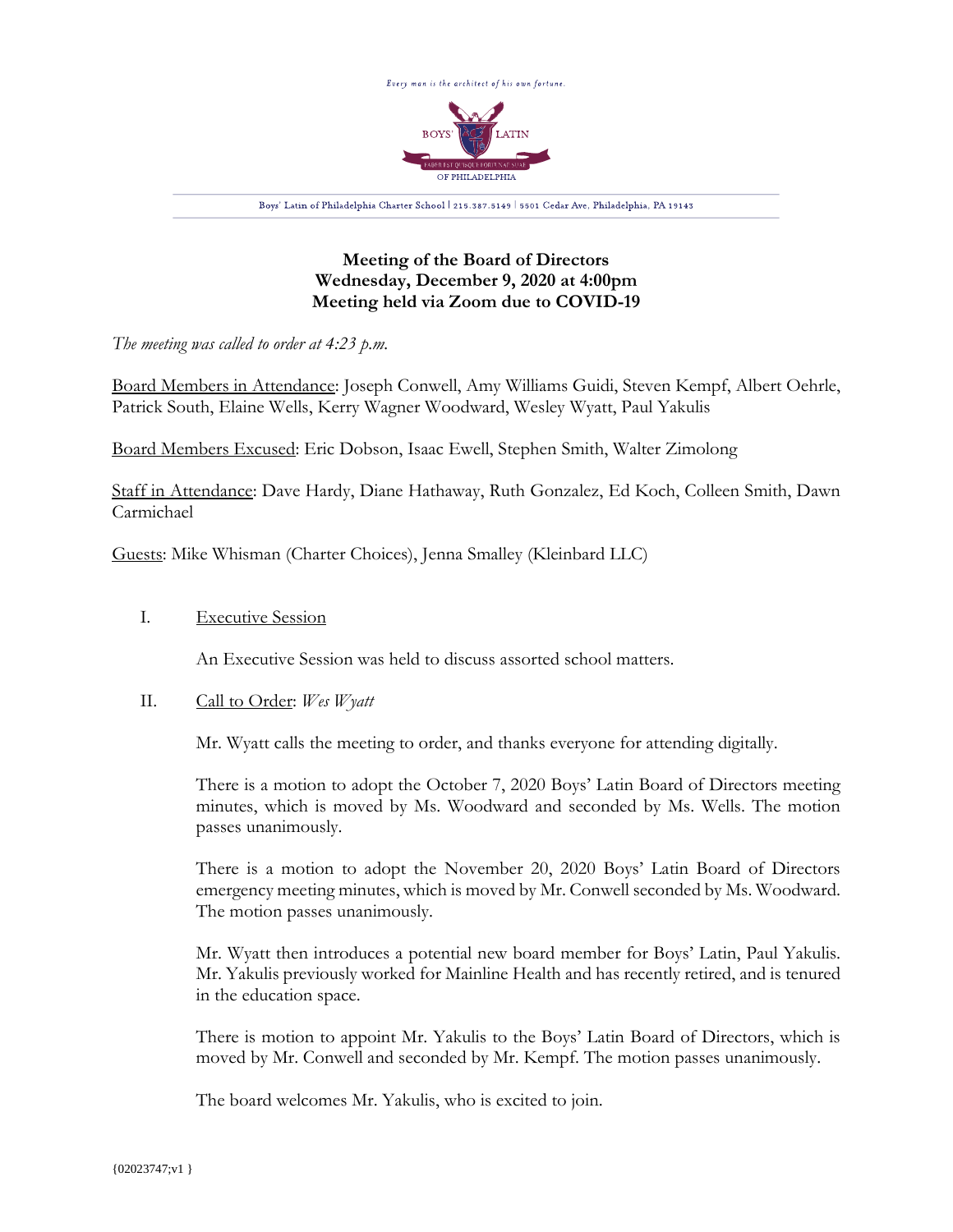#### III. Interim CEO Report: *Dave Hardy*

Mr. Hardy begins by introducing the two acting principals this year for Boys' Latin to the board, Ed Koch from the high school and Diane Hathaway from the middle school. Mr. Hardy thanks the principals for their hard work and all that they contribute to the schools.

Mr. Hardy announces that attendance is up to 90 percent, which is usually at 96 percent during an average school year. Boys' Latin is worried about that ten percent, and is working to engage these students. Mr. Hardy explains that students must show evidence that they participated in class, rather than just login, to get attendance credit. Spreading out classes into two-day segments has helped drive up attendance, which also gives teachers more time in individual classes. Mr. Hardy lists additional reasons that attendance has suffered, such as internet issues at home and computer illiteracy. Boys' Latin provides internet hot spots to students so they can maintain a strong connection if multiple students log in at home and flood local internet connections.

A discussion follows on attendance, and how students are accounted for digitally. Mr. Hardy explains that students must submit course work in order to get attendance credit. Mr. Hardy then discusses grade slippage in the first trimester, which was related to attendance issues and student opposition to online learning. Mr. Hardy explains that some high school students resisted online learning, because these guys like coming to school. Students who previously excelled were not logging and getting the work done. Bad grades are a wake-up call for students, and teachers have already noticed a lot more work getting done at the onset of the second trimester.

Mr. Hardy notes that Boys' Latin is drilling down what has to be done for the next school year, and the staff is working hard to setup a course selection which will be informed by assessments made this year. These assessments will help Boys' Latin made decisions on summer programming and re-imagine the next school year to play catch-up for this year.

Mr. Hardy then announces some victories to share, such as college acceptances rolling in for many Boys' Latin students. Mr. Hardy explains that colleges have loosened up their application requirements for this year, and SAT scores will not be required. Boys' Latin's College Fair will be held virtually tonight, and an Alumni Coordinator for Boys' Latin has already begun setting up class meetings with every graduating year starting with the Class of 2020. Sometimes there can be 25-30 former students on these calls, which the guys have enjoyed participating in and catching up with each other. These calls have been informative for Boys' Latin, as more alumni have Masters degrees than previously known, and former students have expressed interest in getting involved with the school. Mr. Hardy adds that one former student is being considered for board membership.

Mr. Hardy then describes Boys' Latin's summer program, which takes promising juniors and gives them mentorship, travel opportunities, and SAT prep. Boys' Latin has had a lot of historical success with this program, and today 20 juniors participated in a virtual call. A recent Boys' Latin graduate participated and shared how this program worked for him, which energized the students. On Monday Boys' Latin will host the monthly parent meeting, where this month parents will be given advice on how to be helpful in an online environment.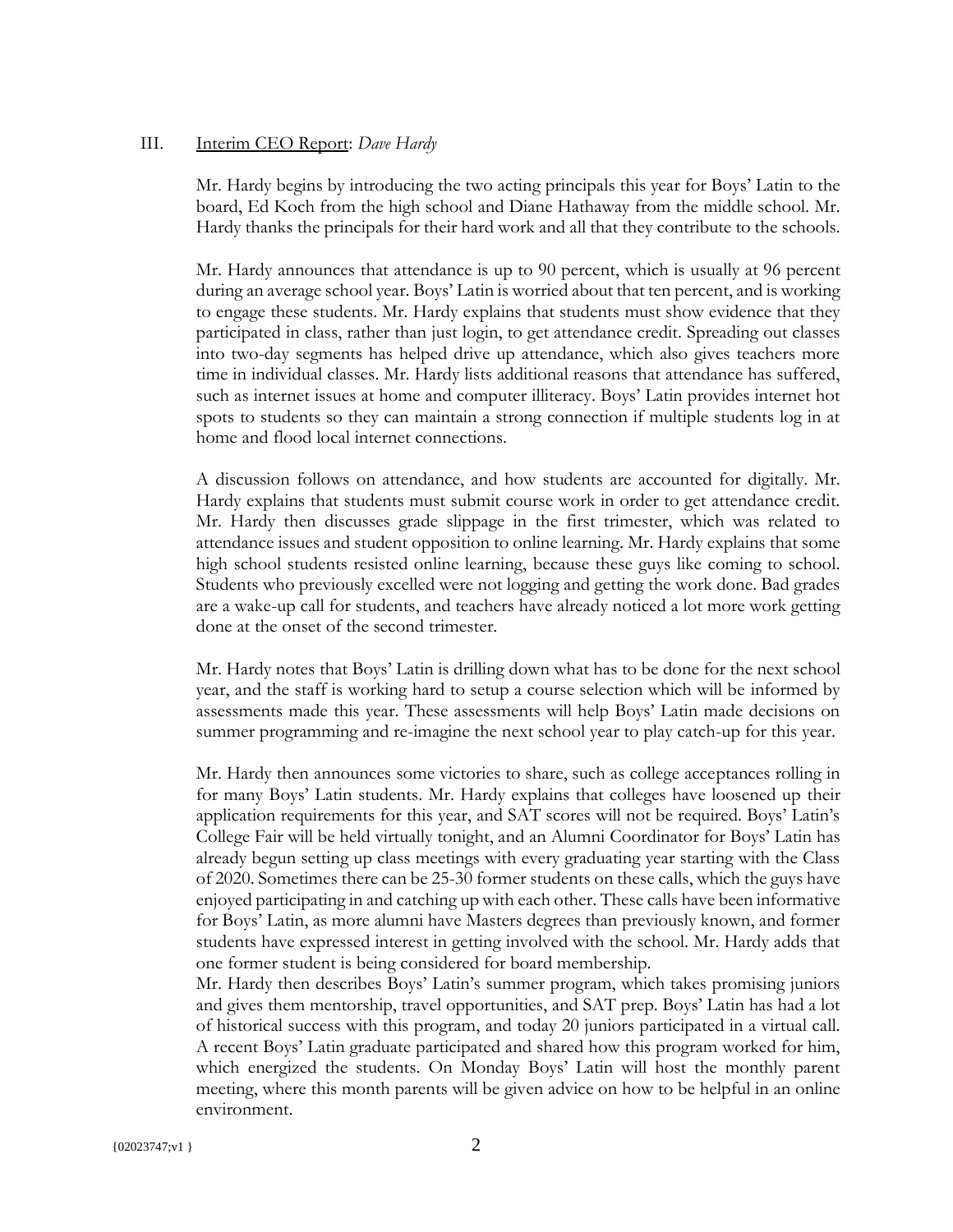Mr. Hardy summarizes that the current school has been a challenge for Boys' Latin, but through the hard work of teachers and management those problem areas have been identified and addressed. Mr. Hardy looks forward to the next trimester and to seeing progress and growth from students.

Mr. Hardy then turns to a presentation on Performance Framework, which informs Boys' Latin on how its students are doing and where problems are within the school. This framework looks at elements such as absenteeism, rigorous coursework, college prep, and GPAs. Mr. Hardy explains that the monthly goal of these progress reports is to capture the health of Boys' Latin and its students. School leadership will help to develop this framework in partnership with the board, keeping Boys' Latin's core mission in mind.

Mr. Wyatt adds that the Boys' Latin Board of Directors will revive the Education Committee, which will be staffed by current board members and will be the vehicle for this academic component. Mr. Hardy notes that the goal is to have the Education Committee staffed by the next board meeting, as next year is a charter renewal year and Boys' Latin needs all board member to be abreast of the health of the school.

A discussion follows on the school progress report data. Mr. Hardy states that SAT prep is not currently prioritized by Boys' Latin because colleges are not requiring it.

Mr. Hardy then discusses the SY2021 Measures of School Health Progress Report, which measures the progress of Boys' Latin's goals in categories such as academics, attendance, college, enrollment, faculty, financial health, and parent engagement. Mr. Hardy notes that teacher certification will be boosted to over 70 percent by the end of the year.

Mr. Hardy mentions that Boys' Latin has room in its budget to address these issues, as major expenditures such as transportation and extra-curriculars free up considerable funds. Boys' Latin will use these resources to redo the curriculum and run analytics. Boys' Latin is a college preparatory school, and the school want to restore that mission.

Mr. Hardy describes how Boys' Latin individually met with every senior who has grade problems, and the parents were so appreciative that the school reached out. Boys' Latin believes that reaching out to individual students is the only way to see change, and acknowledges this takes time. Boys' Latin has also started recruitment for next year, with the help of a former Boys' Latin student on social media and parent information sessions. Hearing from alumni has a meaningful impact on potential students.

Mr. Hardy concludes his presentation.

### IV. Parent Liaison Report: *Elaine Wells*

Ms. Wells begins by stating that she is interested in attending the monthly parent meeting on Monday to identify the challenges parents are facing and potentially offer resources or support. Ms. Wells acknowledges that this is a challenging time for parents and would like to help.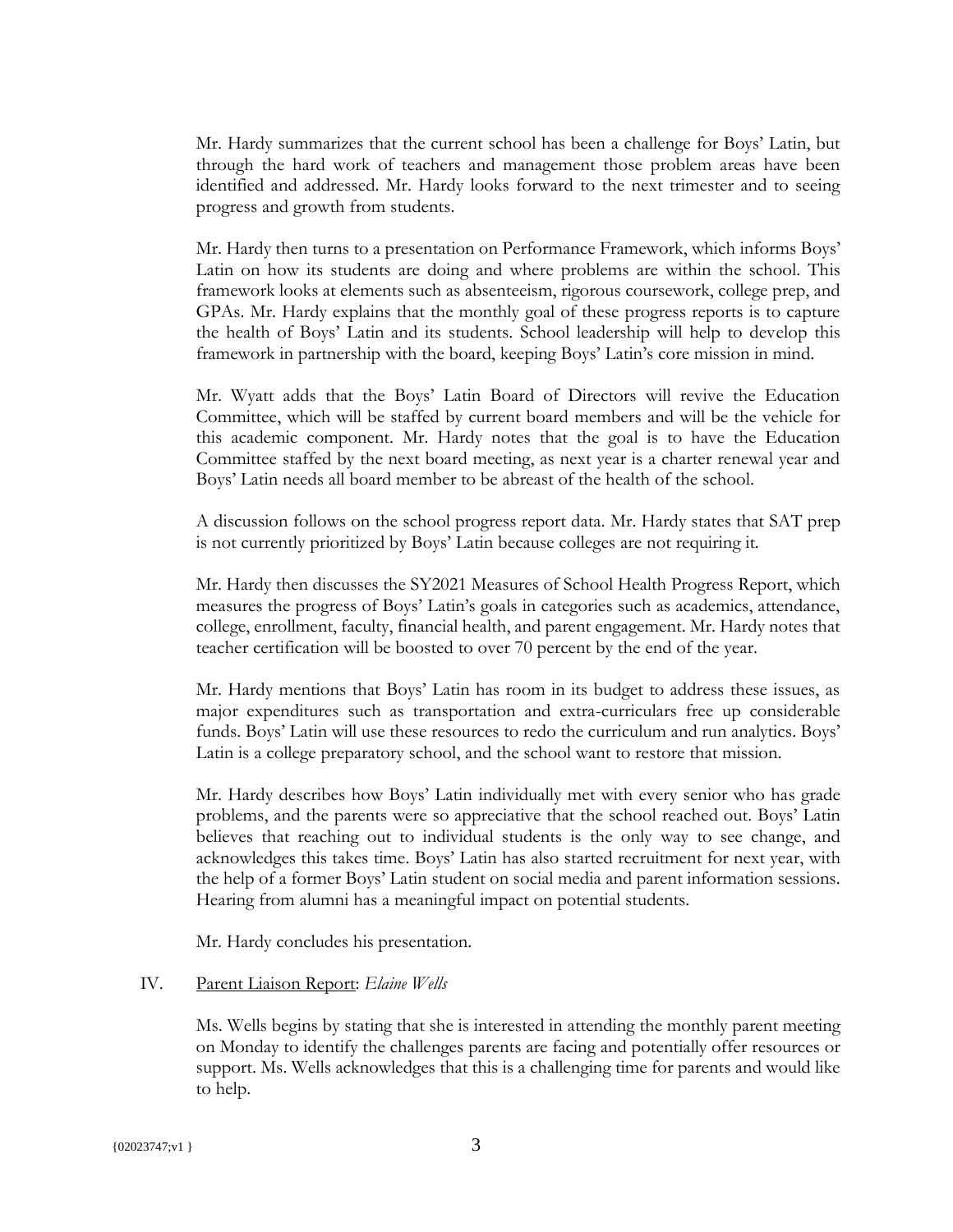Mr. Hardy thanks Ms. Wells for coming down to speak at a press conference for schools led by African American charter leaders. Ms. Wells talked about why charters were important for community, and did a fantastic job. The event was covered by *The Inquirer*.

Ms. Wells concludes her presentation.

| Board |
|-------|

Committee Reports

### a. Finance: *Kerry Woodward*

Ms. Woodward begins by directing the board to the previously circulated draft audit. Mr. Woodward explains that the finance committee received a full presentation from auditors who walked the committee through draft statements and recommendations for improving Boys' Latin's practices. Mr. Woodward states that minor process improvements were recommended that Boys' Latin will implement going forward. Ms. Woodward notes that the audit must be submitted to the Charter School Office by December 31, 2020, and that the finance committee recommends approving this draft to be final for the school.

There is a motion to approve the draft audit as final for fiscal year 2020 for the Boys' Latin Charter School, which is moved by Mr. Oehrle and seconded by Mr. Conwell. The motion passes unanimously.

Moving on to the October Financial Report, Ms. Woodward reports that Boys' Latin is in very good shape on the revenue side which is driven by strong development work and trending over-budget with enrollment numbers, causing a positive revenue adjustment. The finance committee feels as though the school is in a good financial position, and end of year projections will be shared at the next board meeting.

Ms. Woodward concludes her presentation.

## b. Development: *Pat South*

Mr. South begins by announcing that Boys' Latin has received over \$1 million in cash donations, and thanks Mr. Hardy, Ms. Smith, and the board for everyone's support. Mr. South notes that Boys' Latin is almost halfway through the year and is 94 percent of the way towards reaching its budgeted development goal and 76 percent of the way towards reaching its \$1.4 million goal. Mr. South states that development is in good shape, and the committee is currently looking at previous donors to focus on a bigger appeal in the February-March time-frame. Mr. South adds that the school has received a substantial EITC donation from Meridien Bank, and states that with mail delays Boys' Latin has implemented an electronic donation system. Ms. Smith adds that when more EITC donations come in Boys' Latin should hit the \$1.4 million development goal.

Mr. South concludes his presentation.

## VI. Approval of New Committees